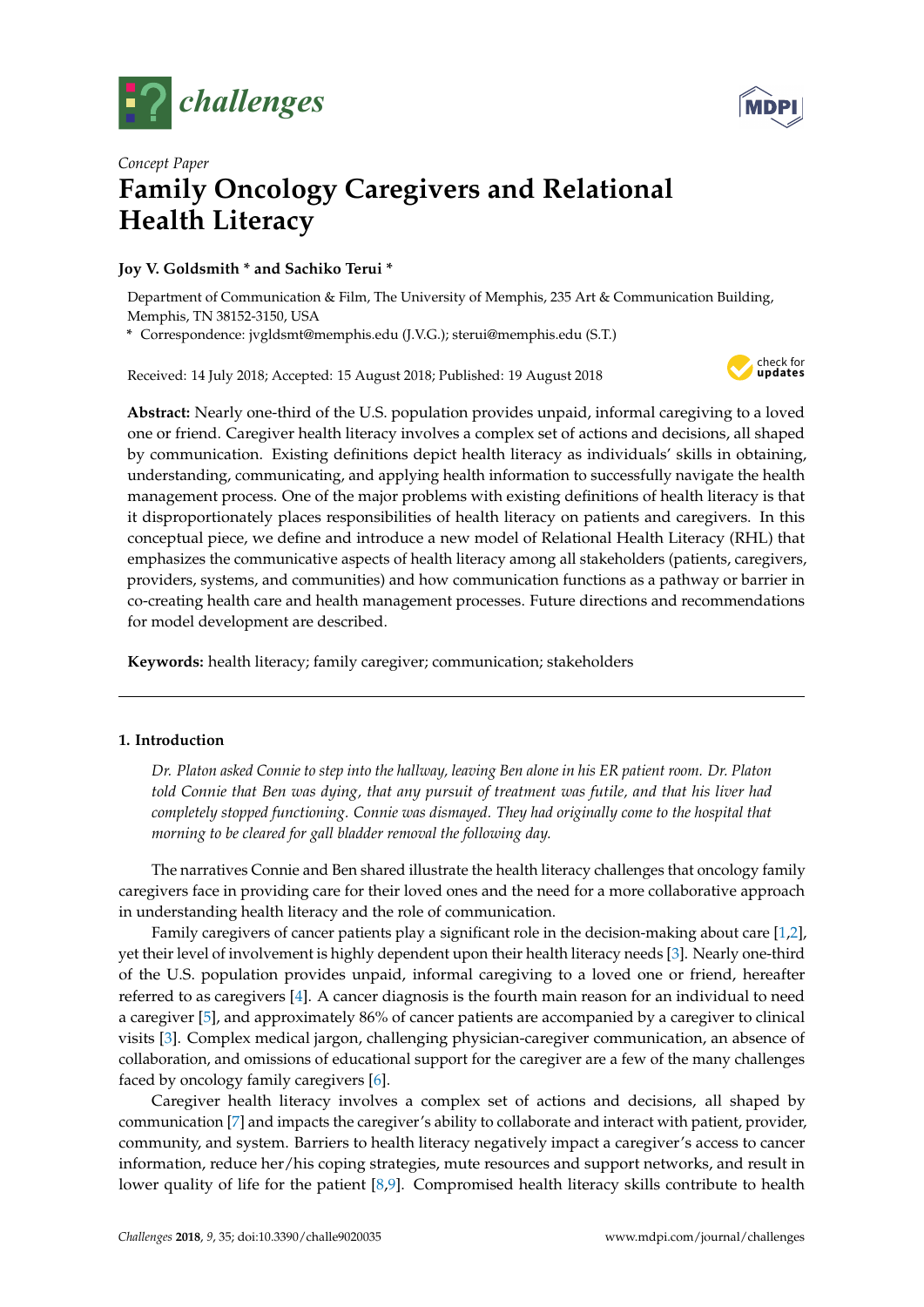disparities among ethnic and racial minorities or those caregivers with low socioeconomic status [\[10\]](#page-6-9). With the importance and struggle of the caregiver underscored, the language and ideas behind health literacy need explication.

#### **2. Considering Current Definitions of Health Literacy**

*Connie was left to tell Ben about the change in surgical plans, and had to describe some version of what Dr. Platon told her. Ben became angry and insisted they leave the hospital. As they were walking down the hall, Dr. Platon intercepted them and spoke with both of them this time. He told Ben that he had some kind of cancer, and that he was referring them to a regional cancer center to be 'diagnosed and staged'.*

Health literacy is positively correlated with the use of preventive screening and the quality of healthcare individuals receive [\[11\]](#page-6-10). Dominating definitions depict health literacy as individuals' skills in obtaining, understanding, communicating, and applying health information to successfully navigate the health management process [\[12](#page-7-0)[–14\]](#page-7-1). With such definitions, scholars and practitioners have developed health literacy measures to identify individuals' health literacy levels in order to better serve the needs of particular patient groups. However, existing measures do not holistically examine what health literacy is and how it influences health outcomes [\[15\]](#page-7-2). One of the major problems with existing definitions of health literacy is that it disproportionally places the responsibilities of health literacy on patients and caregivers [\[16,](#page-7-3)[17\]](#page-7-4), particularly those with low socio-economic status and low educational achievements [\[18\]](#page-7-5).

However, significant research exploring a more carefully examined approach to health literacy is on the rise. Importantly, The European Health Literacy (HLS-EU) reviewed current definitions and models and developed an integrative conceptual model that strongly recognizes the role the individual and population plays in health literacy, but also the role of the system and its resources in creating health literacy barriers and points of access [\[19\]](#page-7-6). The work of the HLS-EU reveals the different perspectives on the problems of health literacy in Europe compared to the US, which still operates heavily on the individual skill and deficit paradigm. Edwards et al. [\[20\]](#page-7-7) also make a unique case that health literacy is distributed throughout the networks surrounding the patient, and these distributions directly impact the individual's management of care. The work of these researchers informs and inspires a new paradigm of health literacy understanding in which health literacy is co-constructed.

Health literacy involves not only caregivers' and patients' cognitive and functional skills, but also the collaborative efforts among patients, caregivers, healthcare organizations, healthcare providers, and communities [\[21](#page-7-8)[,22\]](#page-7-9). This collaborative view of health literacy underscores the synergy among healthcare recipients, formal and informal healthcare providers, and resources from healthcare systems to reduce health literacy barriers and inequity in health. Moreover, another challenge with current health literacy studies is that researchers and practitioners tend to focus on individuals who are already accessing healthcare systems [\[21\]](#page-7-8). The deficiencies of existing health literacy models reinforce the need for a comprehensive conceptual model reflecting the transactional nature of interactions among patients, caregivers, providers, systems, and communities [\[21](#page-7-8)[,23\]](#page-7-10) both in and out of healthcare systems [\[21\]](#page-7-8).

Researchers in the late 1990s focused on context-specific skills of the individual, such as reading appointment slips and prescribed treatment regimens [\[16\]](#page-7-3). Early models of health literacy featured individuals' literacy skills, health outcomes, and costs [\[12\]](#page-7-0). Baker [\[24\]](#page-7-11) presented another model defining health literacy with two major domains. The first domain addresses individual capacities, such as reading fluency and prior knowledge, and the second domain examines a person's ability to understand both written and spoken information. Paasche-Orlow and Wolf [\[25\]](#page-7-12) viewed health literacy and health outcomes as context-sensitive, which depends on the relationship between individuals and the healthcare systems. Parnell [\[26\]](#page-7-13) presented a conceptual model that depicts individuals' health literacy as fluid and context-specific and is based on the impacts created by individuals, healthcare providers, and systems.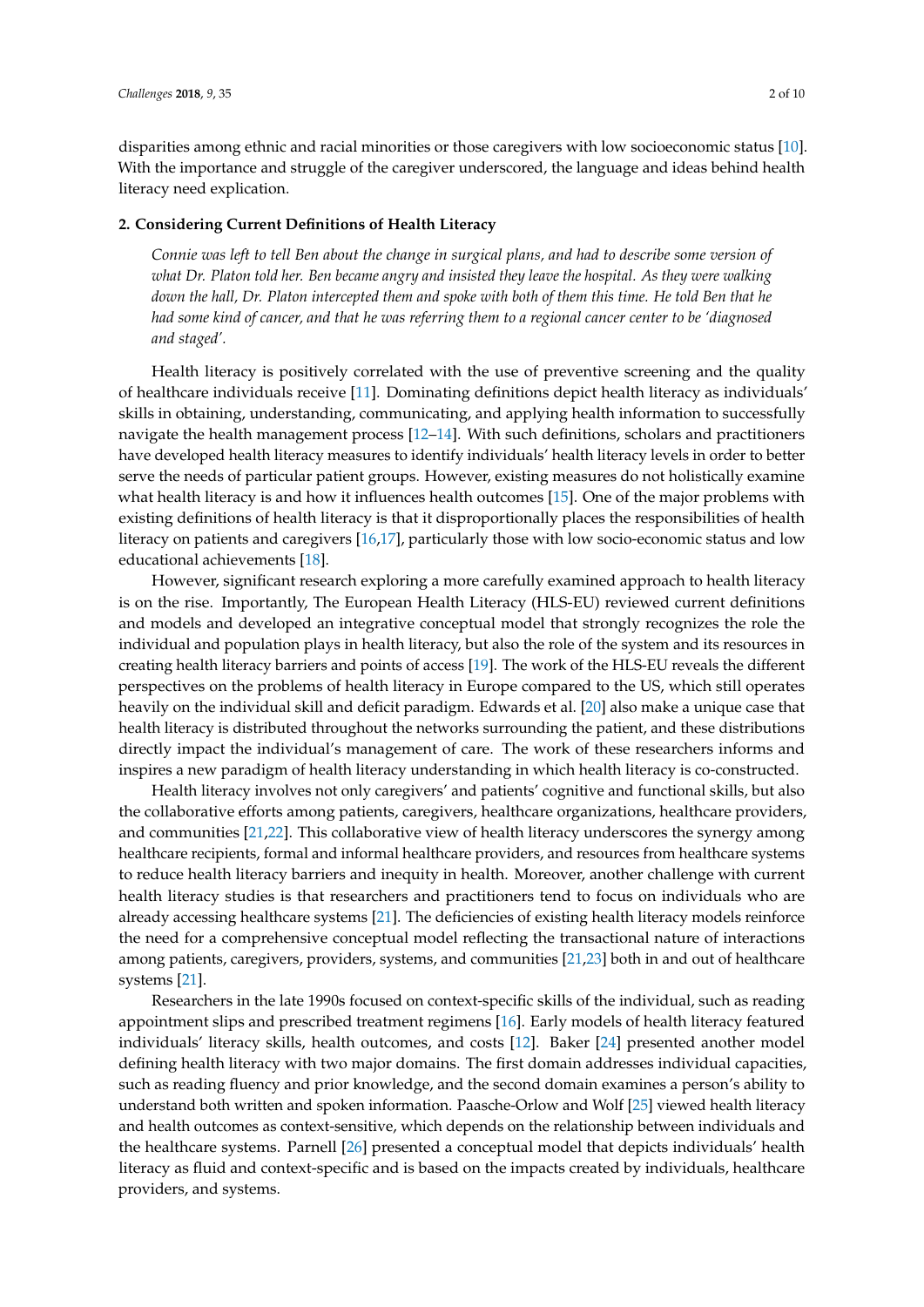Different from these models in which researchers called both patients and their caregivers "individuals", Yuen et al. [\[27\]](#page-7-14) developed a multidimensional model of health literacy by presenting six domains that influence caregivers' health literacy. Yuen et al. [\[27\]](#page-7-14) emphasized that health literacy involves both personal and relational elements along with healthcare systems, healthcare providers, and communities.

Inspired by Yuen and colleagues' [\[27\]](#page-7-14) conceptual model that emphasizes the collaborative efforts of those who professionally and informally provide care, those who receive care, and the healthcare systems providing resources, we develop a conceptual model of relational health literacy (RHL) that emphasizes the *communicative* aspects of health literacy among all stakeholders (patients, caregivers, providers, systems, and communities) and how communication functions as a pathway or barrier in co-creating the health management process. What follows is a description of this early conceptual effort and research support for its creation. and communities.

#### **3. Conceptualizing Relational Health Literacy** refig including the fill interacy

Commonly, health literacy is relegated to the individual and their skills in obtaining, reading, understanding, and using health information [\[7\]](#page-6-6), all of which shape communication behaviors [\[3\]](#page-6-2). Caregivers still report facing challenges in getting information, feeling isolated, and find there is minimal educational support after appointments for loved ones [\[28\]](#page-7-15). Caregiver anxiety can impede the ability to understand information about cancer, leaving caregivers feeling further stressed and overextended [\[29\]](#page-7-16). Anxiety about communication with oncologists further contributes to caregiver distress and lowered quality of life [\[30\]](#page-7-17). Confused and isolating communication between cancer providers and caregivers often obstructs the understanding of pharmaceutical instructions [\[31\]](#page-7-18), and can result in poor adherence to analgesic regimens that leave patient pain undertreated [\[32](#page-7-19)[,33\]](#page-7-20). (RHL) that emphasizes the *communicative* aspects of health literacy among all stakeholders (patients,  $m_{\sigma}$  and a contributional support after a ppointments for  $\sigma$ 

We feature the experience of Connie and Ben in the US healthcare system used in previous caregiver research leading to this conceptual work with their story de-identified, upon receiving an approval from the appropriate Institutional Review Board [\[34,](#page-8-0)[35\]](#page-8-1). Their journey reveals the complexity of health literacy in the context of oncology, and the many channels of incomplete, conflicting, and stressful information bombarding the caregiver. We follow Connie's experience in this unfolding case to demonstrate the weight of multiple stakeholders in the creation of barriers and pathways to health literacy. What follows is an articulation of these stakeholder groups and their role in co-creating health literacy for the oncology family caregiver. The consideration of stakeholder domains in health literacy leads us to consider the new conceptual idea of relational health literacy, see Figure [1.](#page-2-0) Unique to this conceptual model is the role of communication in serving as a barrier or pathway to improved and co-created health literacy. The five domains of the model, patients, caregivers, providers, communities, and systems, will be described in light of their communication role in co-created relational health literacy. role in co-created relational health literacy. can the appropriate institutional neview board  $[3,3]$ . Their journe the case to demonstrate the weight of mumple stakeholders in the creation  $\epsilon$ cant mergey reads as to consider the new conceptual faction of relational near caregivers, providers, communities, and systems, will be described in light of their communication

<span id="page-2-0"></span>

**Figure 1.** Relational Health Literacy Conceptual Model. **Figure 1.** Relational Health Literacy Conceptual Model.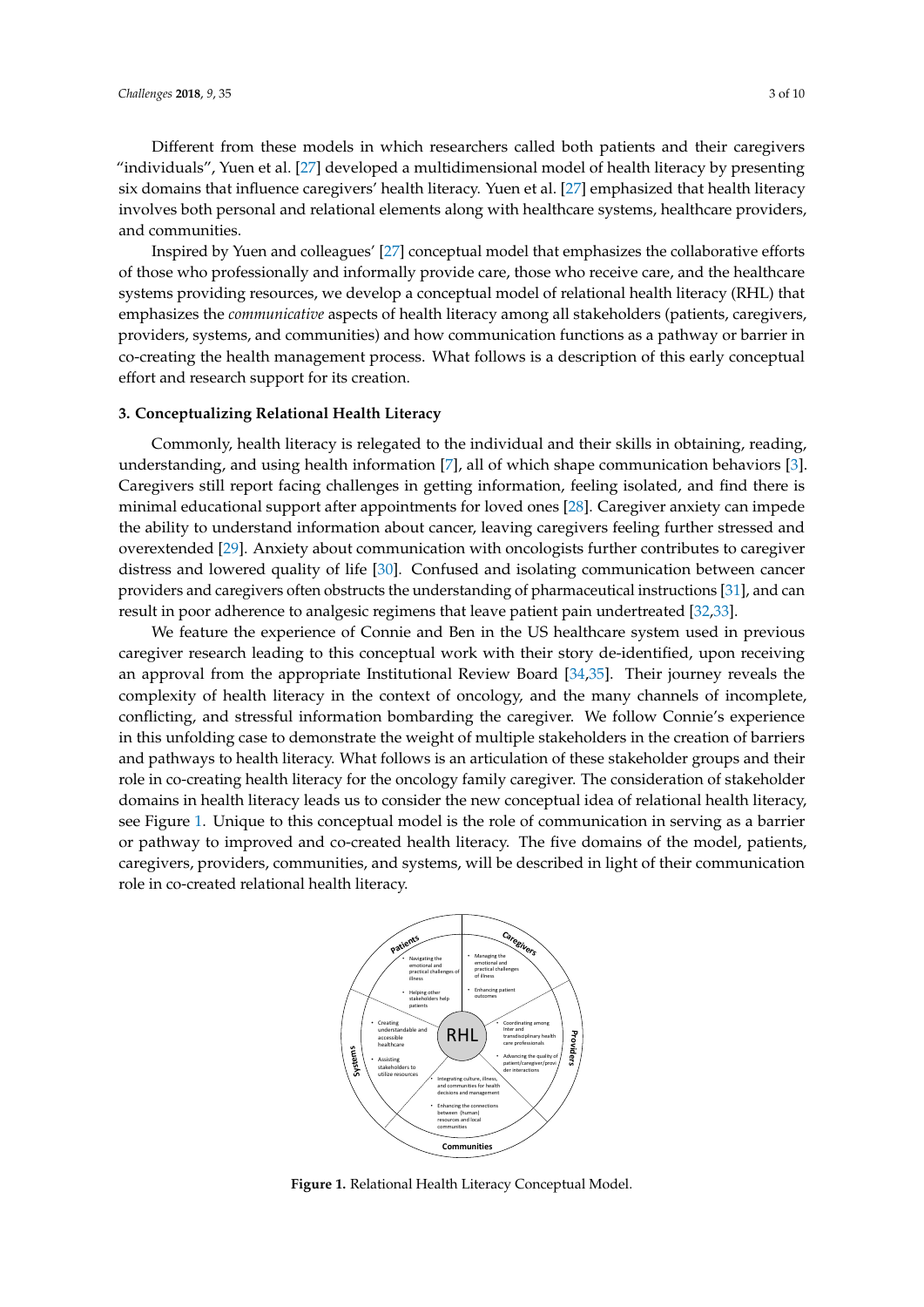*Ben was diagnosed at the regional cancer center with adenocarcinoma of unknown primary site, an aggressive metastatic cancer. It was Stage IV. He had not eaten for 7 days and was struggling to drink. Unlike Dr. Platon, oncologists there did not offer suggestions about abandoning treatment, and instead referred him on to a comprehensive cancer center in southern Texas. This would mean a 10-hour grueling car ride.*

#### *3.1. Patients*

Patients are the individuals who receive healthcare, directly experience the treatments, and face the health outcomes. When managing health, patients' health literacy plays an important role in the various occasions when they make decisions; that is, where to look for health-related information, what to trust and to what extent, to whom they share information about the issues and how, when to see healthcare providers, which healthcare providers to see, and what treatments are selected. Various factors, including patients' cognitive, linguistic, and numeracy skills, cultural beliefs and/or expectations about healthcare, and interactions with healthcare providers affect patients' health literacy and their health outcomes [\[11](#page-6-10)[,36–](#page-8-2)[38\]](#page-8-3). Other factors, such as emotional distress and distrust toward health systems and/or health providers, can influence patients' health outcomes regardless of their level of individual health literacy [\[39,](#page-8-4)[40\]](#page-8-5).

Facing a diagnosis with major health issues causes a tremendous amount of anxiety and uncertainty that can disturb not only a patient's cognitive decision-making abilities but also their basic physical health. Moreover, revealing low (health) literacy or asking for assistance to understand the information causes patients to experience shame, even when they have high health literacy and/or educational achievement [\[41\]](#page-8-6). Researchers reported that patients' distrust toward healthcare providers and emotional distress, whether or not they are related to the health issues in question, prevents patients from taking recommended actions even when patients have high health literacy [\[40,](#page-8-5)[42\]](#page-8-7).

Communication can enhance patients' sense of "therapeutic alliances" [\[43\]](#page-8-8) with other stakeholders (individuals categorized in healthcare providers, caregivers, communities, and systems), which can alleviate the emotional distresses, increase trust in healthcare providers and healthcare systems, and expand or at least sustain patients' motivations and skills to gather credible information to make appropriate decisions for their health. Patients' active communication with healthcare providers, in return, can assist healthcare providers to facilitate patient-centered care [\[44\]](#page-8-9).

*Connie wanted Ben to live and to receive treatment. She had two disparate diagnoses and descriptions from providers about how Ben could navigate this illness, and was eager to act on the second version—treat and survive. Once in south Texas, Ben continued to worsen. He was too weak to sit in the clinic waiting room before his appointment, and Connie went alone instead with Ben's records.*

#### *3.2. Caregivers*

In 2018, the National Alliance for Caregiving report on "Caregiving in the US" recognized the exigent need for caregiver provisions as a national public health issue. Unpaid, untrained, informal family/friend caregivers provide the backbone of healthcare delivery in the United States. They are pivotal in decision-making, treatment planning, place of care decisions, and intervention acquisition and withdrawal. Caregivers take a variety of roles in assisting patients' journeys in health management. Like Connie, caregivers are often tasked with sharing news of a diagnosis with the patient and others—A multifaceted role that involves deciding (1) what information should be shared, (2) when to share it, and (3) how the news should be shared [\[45\]](#page-8-10). Caregivers are in need of communication skill building, as their interactions are a key factor in enacting support and decisions for good patient outcomes [\[46,](#page-8-11)[47\]](#page-8-12).

Caregivers face an increased need for information related to caregiving tasks as well as supportive tools for developing coping and hands-on medical caretaking skills [\[48\]](#page-8-13). When caregivers are responsible for the tasks that can affect their loved one's lives (i.e., cleaning a ventricular assist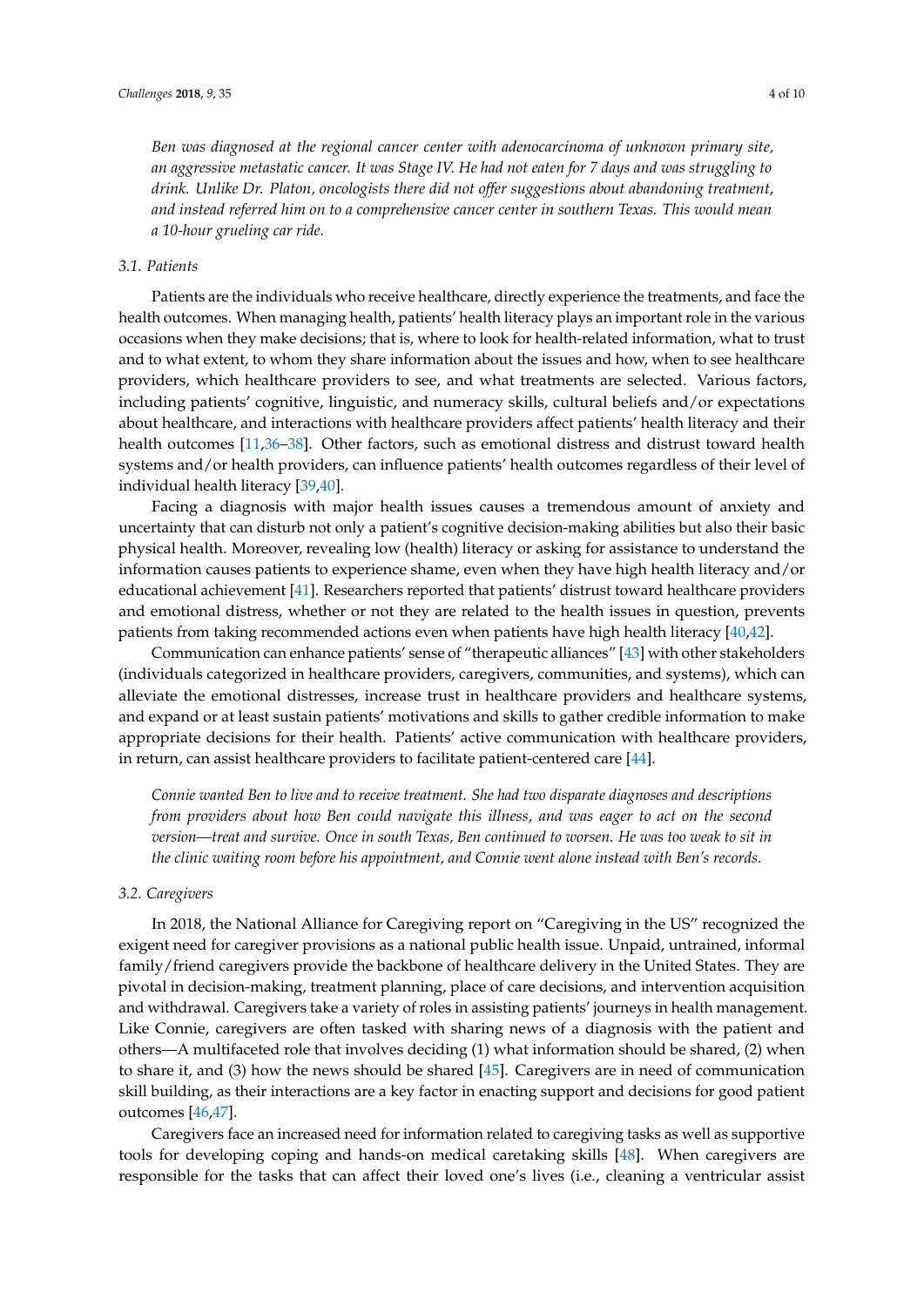device), the caregivers' skills to complete the task correctly can be largely affected by pressure and emotional distress [\[49\]](#page-8-14). Caregivers provide support and aid that varies from observable practices (i.e., arranging transportation) to complex support (i.e., communicating health information). As part of complex caregiving tasks, caregivers must coordinate medications from different providers across care settings [\[50\]](#page-8-15). Other challenges include understanding and recognizing the names, functions, and side effects of medicines [\[50\]](#page-8-15). Caregiver communication mediates coping, positively impacts the stress experienced in illness [\[51\]](#page-8-16), increases the caregiver's ability to assist the patient with safe and effective home medication use [\[52\]](#page-8-17), and reduces the risk of hospital admission or readmission for the patient [\[53\]](#page-8-18).

*Connie met with Dr. Brown, a gastrointestinal oncologist. After a great deal of resistance, Dr. Brown acquiesced to Connie and ordered a round of chemotherapy for Ben. The infusion would start that evening if Connie could complete the payment for it before billing closed at 5 pm.*

#### *3.3. Providers*

Healthcare providers are the stakeholder group commonly regarded as having high health literacy; that is, they hold the information and skills necessary for giving diagnoses, explaining the information about symptoms and treatments, and guiding patients and caregivers to utilize appropriate resources. However, RHL reframes that assumption and holds all stakeholders responsible for creating barriers and limitations for self and other stakeholder groups. As such, using complex and impenetrable language or information contributes to overall low health literacy across stakeholders [\[26\]](#page-7-13). Despite different types of involvements with patients and their family members, providers are not always aware of the patients' and caregivers' needs for the information related to diagnoses and treatment options, as well as the type of supports and resources [\[54\]](#page-9-0) they can access. Many healthcare providers, who often enter the healthcare field with a strong passion for helping others, often experience the dilemma of being caught between their desire to meet patient/caregiver needs and the constraints imposed by healthcare systems [\[41\]](#page-8-6).

In addition to increasing healthcare providers' awareness and understandings of health literacy, communication can help mitigate difficulties and barriers across stakeholders. Promoting healthcare providers' communication skills can not only enhance patients' participation in decision-making but also increases the likelihood that patients/caregivers understand treatment procedures and follow the recommended regimens [\[55](#page-9-1)[,56\]](#page-9-2).

*In a span of less than 10 days, Connie and Ben had entered a new universe of cancer and fear. The first chemo infusion ended early, as Ben became violently ill. He took to his bed at the hotel, and Connie waited for improvements or their next appointment, whichever might come first. They knew no one in South Texas, and they knew no one with cancer. Their hotel was far from a grocery store as it was located in downtown Houston, and Ben was too sick to be left alone.*

#### *3.4. Communities*

Various types of communities exist among the stakeholders, which both prohibit and facilitate the process of healthcare and management. Local communities, illness communities, and specific cultural groups are a few examples of community in RHL. Fatalistic perspectives shared in a cultural community, for example, would prevent individuals from actively seeking treatment regardless of their health literacy level [\[57\]](#page-9-3). On the other hand, belonging to a certain group of people (i.e., illness community) allows individuals with low health literacy to readily access healthy options without understanding the detailed information and/or taking individualized actions [\[58](#page-9-4)[,59\]](#page-9-5).

For patients and caregivers, their interactions and involvement within local communities allow individuals to develop higher skills in identifying resources and information [\[60\]](#page-9-6). The Center for Disease Control and Prevention has identified the power of community in their research on social network strategies, in which community-based intervention development has proven far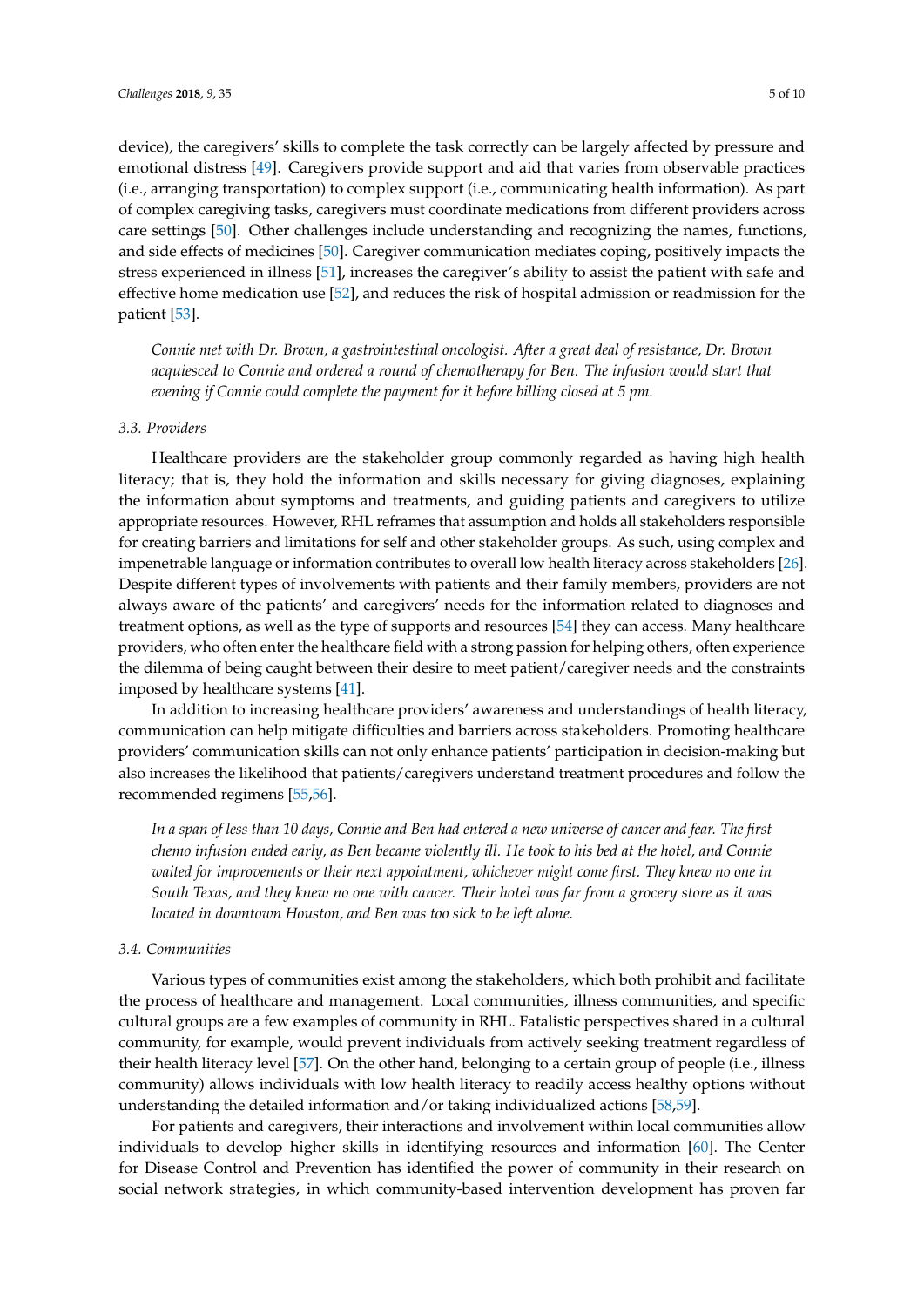more successful than healthcare organizations at providing care interventions for HIV and other chronic illnesses [\[61\]](#page-9-7). Health literacy can be distributed and expanded through communication among social communities, and the individuals who distribute health literacy tend to become more health literate [\[20\]](#page-7-7). The significant reach and credibility of communities and their health literacy is a burgeoning area of research, exemplified by new work in environmental health literacy, which explores community health outcomes and risk [\[62\]](#page-9-8).

*Ben never got out of bed after his one and only chemotherapy treatment. Connie had completed the payment for \$12,000.00 using their bank card. They were between health insurances and had no coverage. Both Connie and Ben were wealthy, and were in a unique position to pay outright for the single treatment. Despite their wealth, Ben and Connie were stuck in a hotel across from the hospital, and the only place to go for help was the ER. After three days of watching Ben writhe in pain, unable to take liquids or eat, Connie chartered a private plane home to Oklahoma. Once there, she initiated hospice care on her own, without the support of Dr. Platon, their local physician.*

#### *3.5. Systems*

Healthcare organizations and their operations are included in the systems domain of the RHL model. The Plain Writing Act of 2010 and Culturally and Linguistically Appropriate Services (CLAS) i.e., [\[63\]](#page-9-9), introduced the requirement of understandable written and spoken communication in all U.S. healthcare systems. These guidelines recommend the use of plain language when communicating with patients and family members by stressing the consequences of low health literacy [\[64\]](#page-9-10). Along with the Department of Health and Human Services Plain Writing Act and the Federal Plain Language Guidelines [\[63\]](#page-9-9), the plain language categories developed by Kaphingst et al. [\[65\]](#page-9-11) guide health literacy assessment, analysis, and the creation and development of health-related materials. The plain language index includes: (a) A reading level no higher than sixth grade, (b) use of the active voice, (c) use of the second person to address patients, (d) limited use of medical jargon, (e) brief sentences, and (f) easy to understand phrasing.

Wayfinding and signage, whether electronic or on-site, are partners to plain language work. Without communicative pathways for patients and caregivers, provider contact can remain elusive and effective care can be delayed or missed entirely. Health literacy is impacted by various factors, including limited English proficiency, language discordance, use of interpreters, availability of educational materials in other languages, healthcare system resources, and provider preparation and support within a system [\[27,](#page-7-14)[66](#page-9-12)[–68\]](#page-9-13). Despite governmental efforts to mitigate cultural and linguistic gaps across systems, health literacy challenges remain in large part because of limited resources and deficient skills to implement change [\[69](#page-9-14)[,70\]](#page-9-15).

#### **4. Conclusions and Recommendations**

A central catalyst for this early work in Relational Health Literacy is the struggle of the family caregiver. The complexity of the caregiver's work is most accurately understood in light of the stakeholder contributions to health literacy. A key focus of RHL work going forward will involve caregiver training and the rigorous development of resources and tools for use by community, providers, and systems.

Recommendations for future work on RHL will include the following initiatives.

*Develop the conceptual model of RHL.* As RHL grows, we will explore targeted interventions for each stage of model development. Using existing instruments from related fields, it will be important to quantify the domains of RHL. Ideally, this model should account for health literacy and explain how its stakeholders co-create health literacy.

*Employ RHL as a resource for all stakeholders*. Disseminating RHL to stakeholders in the form of research and relationship building will be central to integrating the domains and what we know about their impact on one another. Education for stakeholders should extend beyond a description of this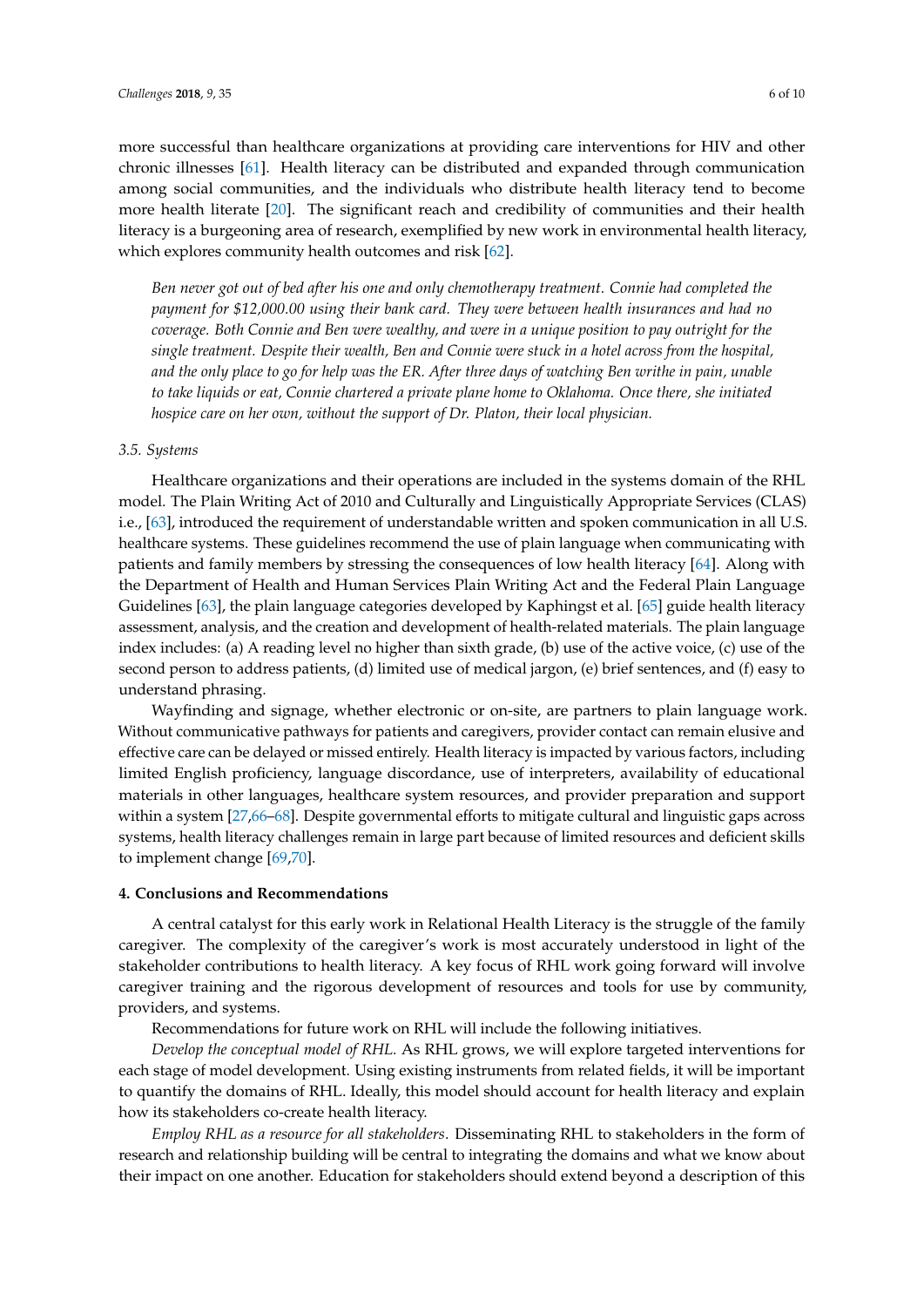conceptual model, and directly engage partnerships and suggested communication modalities to mitigate health literacy barriers cultivated across stakeholder domains. Targeting education modules and points of learning for the five domains will enable tool development and alteration of the entrenched practices and care approaches that reduce effective communication across the five domains.

*Conduct RHL research.* Expanding our efforts to address gaps in knowledge and bring communication and its role to the forefront of health literacy will guide future research projects. Investigations will include furthering our understanding of the process of RHL across domains in order to improve it, develop and test measures that inform RHL, measure health behavior change based on co-created health information distribution, and identify interventions that will improve our understanding of the complexities and solutions to low RHL.

The five stakeholder domains identified in RHL impacted Connie and Ben significantly. We can learn from their struggle, and from Connie's journey in decision-making and care on behalf of her patient-spouse. The caregiver is, in many respects, the most vulnerable stakeholder in the entire model. They are situated at the crosshairs of pressure, high stakes, responsibility, and low preparedness in ways that other stakeholders are not. For these reasons, the oncology caregiver provided the entry point into our efforts to define and explore the RHL model in its initial stage.

**Author Contributions:** J.V.G. and S.T. conceived and designed this conceptual project. Both authors substantially contributed research across all aspects of the paper.

**Funding:** This research received no external funding.

**Conflicts of Interest:** The authors declare no conflict of interest.

### **References**

- <span id="page-6-0"></span>1. Laidsaar-Powell, R.; Butow, P.; Bu, S.; Charles, C.; Gafni, A.; Fisher, A.; Juraskova, I. Family involvement in cancer treatment decision-making: A qualitative study of patient, family, and clinician attitudes and experiences. *Patient Educ. Couns.* **2016**, *99*, 1146–1155. [\[CrossRef\]](http://dx.doi.org/10.1016/j.pec.2016.01.014) [\[PubMed\]](http://www.ncbi.nlm.nih.gov/pubmed/26873544)
- <span id="page-6-1"></span>2. Shin, D.W.; Cho, J.; Roter, D.L.; Kim, S.Y.; Yang, H.K.; Park, K.; Kim, H.J.; Shin, H.Y.; Kwon, T.G.; Park, J.H. Attitudes toward Family Involvement in Cancer Treatment Decision Making: The Perspectives of Patients, Family Caregivers, and Their Oncologists. *Psychooncology* **2017**, *26*, 770–778. [\[CrossRef\]](http://dx.doi.org/10.1002/pon.4226) [\[PubMed\]](http://www.ncbi.nlm.nih.gov/pubmed/27437905)
- <span id="page-6-2"></span>3. Laidsaar-Powell, R.; Butow, P.; Boyle, F.; Juraskova, I. Managing challenging interactions with family caregivers in the cancer setting: Guidelines for clinicians (TRIO Guidelines-2). *Patient Educ. Couns.* **2018**, *101*, 983–994. [\[CrossRef\]](http://dx.doi.org/10.1016/j.pec.2018.01.020) [\[PubMed\]](http://www.ncbi.nlm.nih.gov/pubmed/29526388)
- <span id="page-6-3"></span>4. Gallup Healthways Wellbeing Survey More than One in Six American Workers Also Act as Caregivers. Available online: <http://www.gallup.com/poll/148640/One-Six-American-Workers-Act-Caregivers.aspx> (accessed on 2 April 2017).
- <span id="page-6-4"></span>5. National Academies of Sciences Engineering and Medicine. *Families Caring for an Aging America*; National Academies Press: Washington, DC, USA, 2016.
- <span id="page-6-5"></span>6. Sterling, M. What Family Caregivers Need from Health IT and the Healthcare System to be Effective Health Managers. Available online: [http://www.connectedhealthresources.com/What\\_Family\\_Caregivers\\_Need\\_](http://www.connectedhealthresources.com/What_Family_Caregivers_Need_from_Health_IT_and_the_Healthcare_System_to_be_Effective_Health_Managers_Sterling_December_2014_v2.pdf) [from\\_Health\\_IT\\_and\\_the\\_Healthcare\\_System\\_to\\_be\\_Effective\\_Health\\_Managers\\_Sterling\\_December\\_](http://www.connectedhealthresources.com/What_Family_Caregivers_Need_from_Health_IT_and_the_Healthcare_System_to_be_Effective_Health_Managers_Sterling_December_2014_v2.pdf) [2014\\_v2.pdf](http://www.connectedhealthresources.com/What_Family_Caregivers_Need_from_Health_IT_and_the_Healthcare_System_to_be_Effective_Health_Managers_Sterling_December_2014_v2.pdf) (accessed on 2 April 2018).
- <span id="page-6-6"></span>7. Smedley, B.D.; Stith, A.Y.; Nelson, A.R. Unequal Treatment: Confronting Racial and Ethnic Disparities in Health Care. Available online: <https://www.nap.edu/read/12875/chapter/1> (accessed on 1 March 2016).
- <span id="page-6-7"></span>8. Gibson, J.; Snodgrass, J. The relationship of health literacy to the stress level of informal caregivers. *Int. J. Literacies* **2014**, *20*, 1–20. [\[CrossRef\]](http://dx.doi.org/10.18848/2327-0136/CGP/v20i01/48823)
- <span id="page-6-8"></span>9. Schulz, R.; Sherwood, P.R. Physical and mental health effects of family caregiving. *Am. J. Nurs.* **2008**, *108*, 23–27. [\[CrossRef\]](http://dx.doi.org/10.1097/01.NAJ.0000336406.45248.4c) [\[PubMed\]](http://www.ncbi.nlm.nih.gov/pubmed/18797217)
- <span id="page-6-9"></span>10. U.S. Department of Health and Human Services, Office of Disease Prevention and Health. *National Action Plan to Improve Health Literacy*; U.S. Department of Health and Human Services: Washington, DC, USA, 2010.
- <span id="page-6-10"></span>11. Berkman, N.D.; Sheridan, S.L.; Donahue, K.E.; Halpern, D.J.; Crotty, K. Low health literacy and health outcomes: An updated systematic review. *Ann. Intern. Med.* **2011**, *155*, 97–107. [\[CrossRef\]](http://dx.doi.org/10.7326/0003-4819-155-2-201107190-00005) [\[PubMed\]](http://www.ncbi.nlm.nih.gov/pubmed/21768583)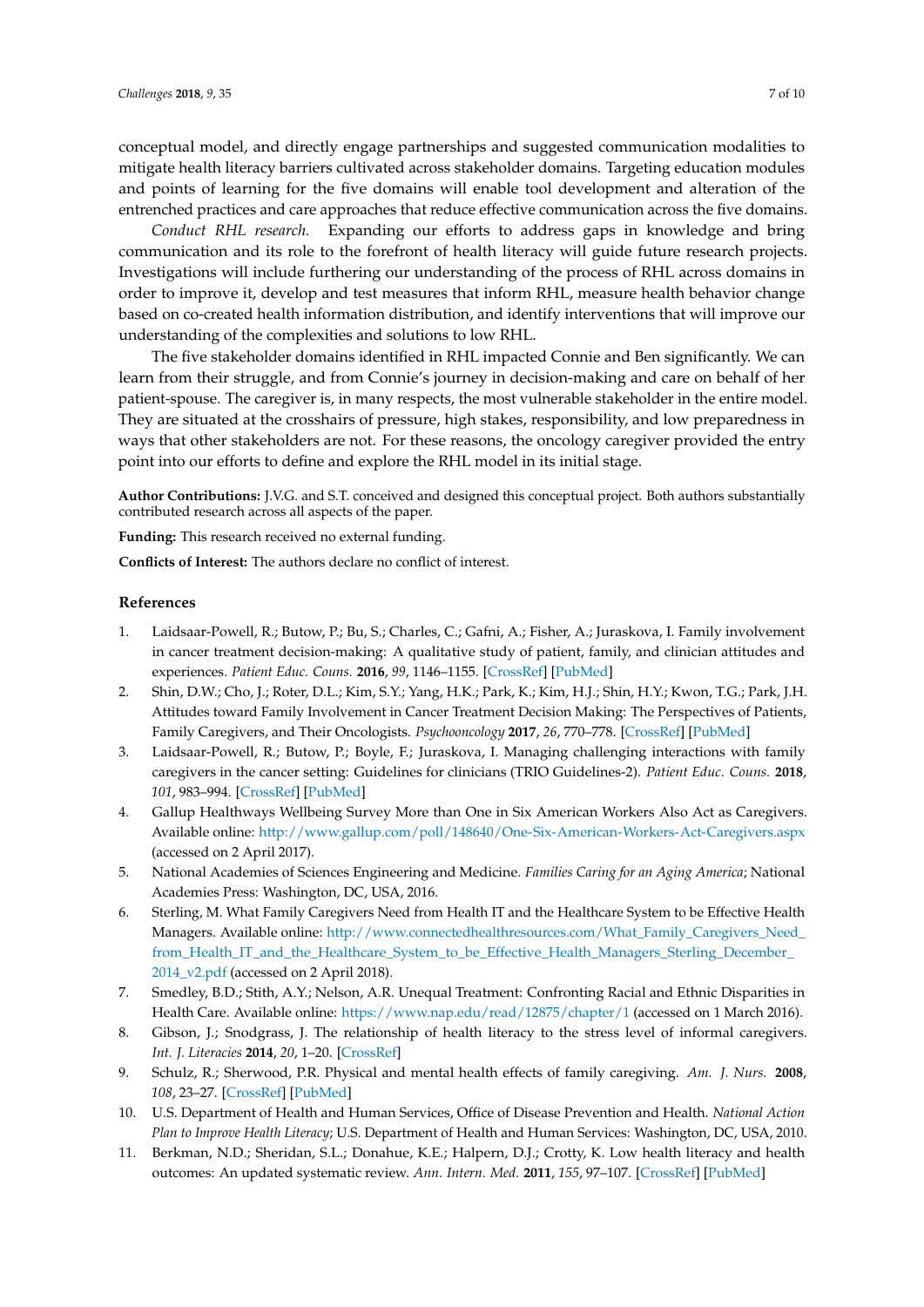- <span id="page-7-0"></span>12. Institute of Medicine. *Health Literacy: A Prescription to End Confusion*; National Academics: Washington, DC, USA, 2004.
- 13. The Secretary's Advisory Committee on National Health Promotion and Disease Prevention Objectives for 2020: Phase I Report, Recommendations for the Framework and Format of Healthy People 2020. Available online: [https://www.healthypeople.gov/sites/default/files/PhaseI\\_0.pdf](https://www.healthypeople.gov/sites/default/files/PhaseI_0.pdf) (accessed on 18 August 2018).
- <span id="page-7-1"></span>14. Center for Disease Control and Prevention. Learn about Health Literacy. Available online: [https://www.cdc.](https://www.cdc.gov/healthliteracy/learn/) [gov/healthliteracy/learn/](https://www.cdc.gov/healthliteracy/learn/) (accessed on 2 April 2018).
- <span id="page-7-2"></span>15. Haun, J.N.; Valerio, M.A.; McCormack, L.A.; Sørensen, K.; Paasche-Orlow, M.K. Health literacy measurement: An inventory and descriptive summary of 51 instruments. *J. Health Commun.* **2014**, *19*, 302–333. [\[CrossRef\]](http://dx.doi.org/10.1080/10810730.2014.936571) [\[PubMed\]](http://www.ncbi.nlm.nih.gov/pubmed/25315600)
- <span id="page-7-3"></span>16. Ad Hoc Committee on Health Literacy for the Council on Scientific Affairs, American Medical Association. Health literacy: Report of the council on scientific affairs. *J. Am. Med. Assoc.* **1999**, *281*, 552–557. [\[CrossRef\]](http://dx.doi.org/10.1001/jama.281.6.552)
- <span id="page-7-4"></span>17. Cutilli, C.C.; Bennett, I.M. Understanding the health literacy of America results of the National Assessment of Adult Literacy. *Orthop. Nurses* **2009**, *28*, 27–34. [\[CrossRef\]](http://dx.doi.org/10.1097/01.NOR.0000345852.22122.d6) [\[PubMed\]](http://www.ncbi.nlm.nih.gov/pubmed/19190475)
- <span id="page-7-5"></span>18. Denning, P.; DiNenno, E. Communities in Crisis: Is There a Generalized HIV Pidemic in Lmpoverished Urban Areas of the United States? Available online: <https://www.cdc.gov/hiv/group/poverty.html> (accessed on 2 April 2018).
- <span id="page-7-6"></span>19. Sorenson, K.; Van den Broucke, S.; Fullam, J.; Doyle, G.; Pelikan, J.; Slonska, Z.; Brand, B. Health literacy and public health: A systematic review and integration of definitions and models. *BMC Public Health* **2012**, *12*, 80. [\[CrossRef\]](http://dx.doi.org/10.1186/1471-2458-12-80) [\[PubMed\]](http://www.ncbi.nlm.nih.gov/pubmed/22276600)
- <span id="page-7-7"></span>20. Edwards, M.; Wood, F.; Davies, M.; Edwards, A. 'Distributed health literacy': Longitudinal qualitative analysis of the roles of health literacy mediators and social networks of people living with a long-term health condition. *Health Expect.* **2015**, *18*, 1180–1193. [\[CrossRef\]](http://dx.doi.org/10.1111/hex.12093) [\[PubMed\]](http://www.ncbi.nlm.nih.gov/pubmed/23773311)
- <span id="page-7-8"></span>21. Batterham, R.W.; Hawkins, M.; Collins, P.A.; Buchbinder, R.; Osborne, R.H. Health literacy: Applying current concepts to improve health services and reduce health inequalities. *Public Health* **2016**, *132*, 3–12. [\[CrossRef\]](http://dx.doi.org/10.1016/j.puhe.2016.01.001) [\[PubMed\]](http://www.ncbi.nlm.nih.gov/pubmed/26872738)
- <span id="page-7-9"></span>22. Chou, W.S.; Gaysynsky, A.; Persoskie, A. Health literacy and communication in palliative care. In *Textbook of Palliative Care Communication*; Wittenberg, E., Ferrell, B.R., Goldsmith, J., Smith, T., Ragan, S.L., Glajchen, M., Handzo, G., Eds.; Oxford University Press: Oxford, UK, 2015; pp. 90–101.
- <span id="page-7-10"></span>23. Young, A.J.; Stephens, E.; Goldsmith, J.V. Family caregiver communication in the ICU: Toward a relational view of health literacy. *J. Fam. Commun.* **2017**, *17*, 137–152. [\[CrossRef\]](http://dx.doi.org/10.1080/15267431.2016.1247845)
- <span id="page-7-11"></span>24. Baker, D.W. The meaning and the measure of health literacy. *J. Gen. Intern. Med.* **2006**, *21*, 878–883. [\[CrossRef\]](http://dx.doi.org/10.1111/j.1525-1497.2006.00540.x) [\[PubMed\]](http://www.ncbi.nlm.nih.gov/pubmed/16881951)
- <span id="page-7-12"></span>25. Paasche-Orlow, M.K.; Wolf, M.S. The causal pathways linking health literacy to health outcomes. *Am. J. Health Behav.* **2007**, *31*, S19–S26. [\[CrossRef\]](http://dx.doi.org/10.5993/AJHB.31.s1.4) [\[PubMed\]](http://www.ncbi.nlm.nih.gov/pubmed/17931132)
- <span id="page-7-13"></span>26. Parnell, T.A. *Health Literacy in Nursing: Providing Person-Centered Care*; Springer Publishing Company: New York, NY, USA, 2015.
- <span id="page-7-14"></span>27. Yuen, E.Y.N.; Dodson, S.; Batterham, R.; Knight, T.; Chirgwin, J.; Livingston, P. Development of a conceptual model of cancer caregiver health literacy. *Eur. J. Cancer Care* **2016**, *25*, 294–306. [\[CrossRef\]](http://dx.doi.org/10.1111/ecc.12284) [\[PubMed\]](http://www.ncbi.nlm.nih.gov/pubmed/25630765)
- <span id="page-7-15"></span>28. National Alliance for Caregiving. *From Insight to Advocacy: Addressing Family Caregiving as a National Public Health Issue*; National Alliance for Caregiving: Bethesda, MD, USA, 2018.
- <span id="page-7-16"></span>29. Chae, J.; Lee, C.J.; Jensen, J.D. Correlates of cancer information overload: Focusing on individual ability and motivation. *Health Commun.* **2016**, *31*, 626–634. [\[CrossRef\]](http://dx.doi.org/10.1080/10410236.2014.986026) [\[PubMed\]](http://www.ncbi.nlm.nih.gov/pubmed/26512760)
- <span id="page-7-17"></span>30. Given, B.A.; Sherwood, P.; Given, C.W. Support for caregivers of cancer patients: Transition after active treatment. *Cancer Epidemiol. Prev. Biomark.* **2011**, *20*, 2015–2021. [\[CrossRef\]](http://dx.doi.org/10.1158/1055-9965.EPI-11-0611) [\[PubMed\]](http://www.ncbi.nlm.nih.gov/pubmed/21980009)
- <span id="page-7-18"></span>31. Lau, D.T.; Berman, R.; Halpern, L.; Pickard, A.S.; Schrauf, R.; Witt, W. Exploring factors that influence informal caregiving in medication management for home hospice patients. *J. Palliat. Med.* **2010**, *13*, 1085–1090. [\[CrossRef\]](http://dx.doi.org/10.1089/jpm.2010.0082) [\[PubMed\]](http://www.ncbi.nlm.nih.gov/pubmed/20836633)
- <span id="page-7-19"></span>32. Mayahara, M. Pain medication management by hospice caregivers. *J. Pain* **2011**, *12*, P27. [\[CrossRef\]](http://dx.doi.org/10.1016/j.jpain.2011.02.111)
- <span id="page-7-20"></span>33. Miaskowski, C.; Dodd, M.J.; West, C.; Paul, S.M.; Tripathy, D.; Koo, P.; Schumacher, K. Lack of adherence with the analgesic regimen: A significant barrier to effective cancer pain management. *J. Clin. Oncol.* **2001**, *19*, 4275–4279. [\[CrossRef\]](http://dx.doi.org/10.1200/JCO.2001.19.23.4275) [\[PubMed\]](http://www.ncbi.nlm.nih.gov/pubmed/11731509)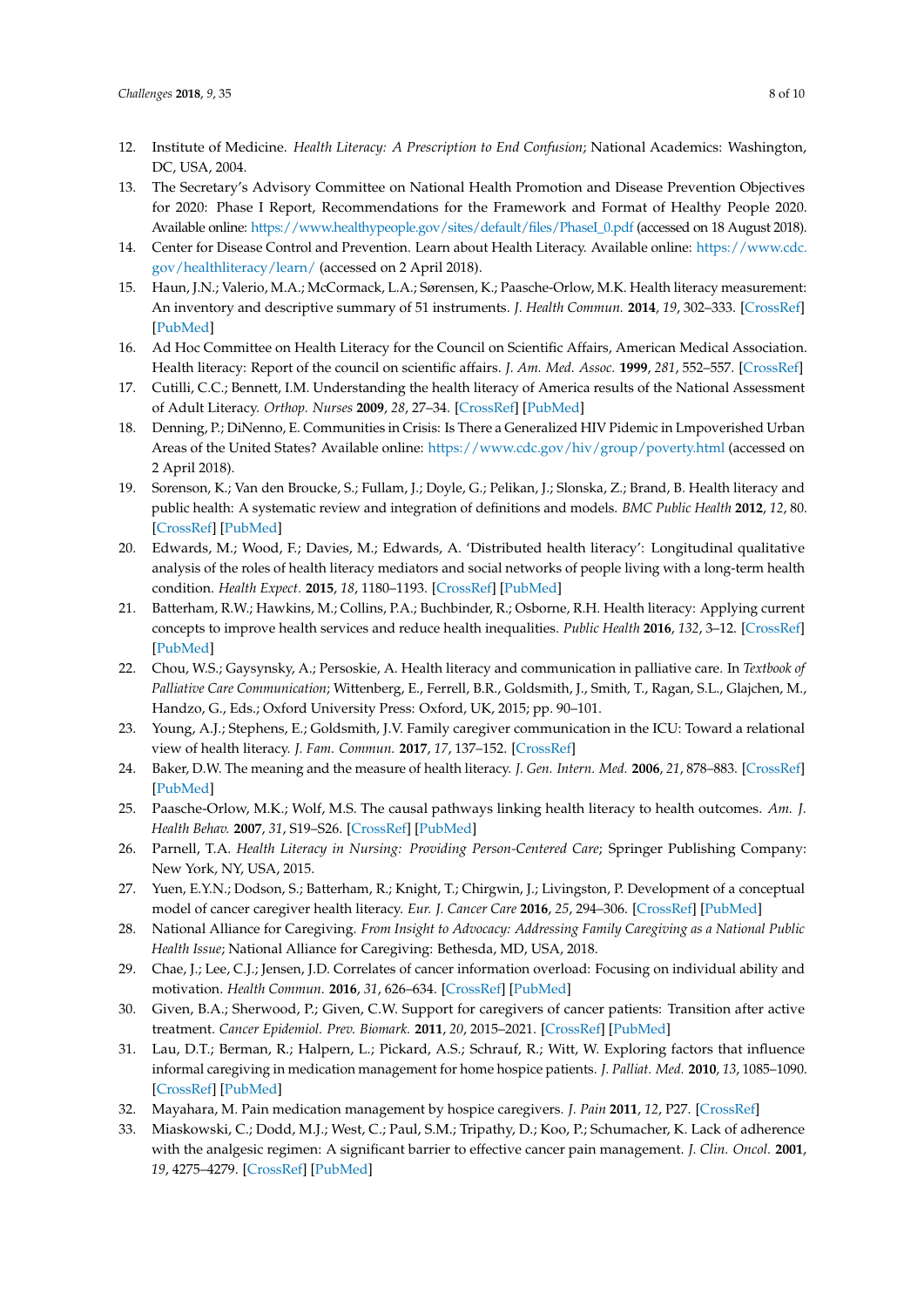- <span id="page-8-0"></span>34. Wittenberg Lyles, E.; Goldsmith, J.; Ragan, S.; Sanchez-Reilly, S. *Dying with Comfort: Family Illness Narratives and Early Palliative Care*; Hampton Press: New York, NY, USA, 2010.
- <span id="page-8-1"></span>35. Goldsmith, J.; Wittenberg Lyles, E.; Shaunfield, S.; Sanchez-Reilly, S. Unfolding case responses to a palliative appropriate patient: A reflective practice dilemma when the case does not fit the algorithm. *Am. J. Hospice Palliat. Med.* **2011**, *26*, 236–241.
- <span id="page-8-2"></span>36. Fernandez, D.M.; Larson, J.L.; Zikmund-Fisher, B.J. Associations between health literacy and preventive health behaviors among older adults: Findings from the health and retirement study. *BMC Public Health* **2016**, *16*, 596. [\[CrossRef\]](http://dx.doi.org/10.1186/s12889-016-3267-7) [\[PubMed\]](http://www.ncbi.nlm.nih.gov/pubmed/27430477)
- 37. Sentell, T.; Braun, K.L. Low health literacy, limited English proficiency, and health status in Asians, Latinos, and other racial/ethnic groups in California. *J. Health Commun.* **2012**, *17*, 82–99. [\[CrossRef\]](http://dx.doi.org/10.1080/10810730.2012.712621) [\[PubMed\]](http://www.ncbi.nlm.nih.gov/pubmed/23030563)
- <span id="page-8-3"></span>38. Leung, A.Y.M.; Bo, A.; Hsiao, H.Y.; Wang, S.S.; Chi, I. Health literacy issues in the care of Chinese American immigrants with diabetes: A qualitative study. *BMJ Open* **2014**, *4*, e005294. [\[CrossRef\]](http://dx.doi.org/10.1136/bmjopen-2014-005294) [\[PubMed\]](http://www.ncbi.nlm.nih.gov/pubmed/25406155)
- <span id="page-8-4"></span>39. White, R.O.; Chakkalakal, R.J.; Presley, C.A.; Bian, A.; Schildcrout, J.S.; Wallston, K.A.; Barto, S.; Kripalani, S.; Rothman, R. Perceptions of provider communication among vulnerable patients with diabetes: Influences of medical mistrust and health literacy. *J. Health Commun.* **2016**, *21*, 127–134. [\[CrossRef\]](http://dx.doi.org/10.1080/10810730.2016.1207116) [\[PubMed\]](http://www.ncbi.nlm.nih.gov/pubmed/27662442)
- <span id="page-8-5"></span>40. Schinckus, L.; Dangoisse, F.; Van den Broucke, S.; Mikolajczak, M. When knowing is not enough: Emotional distress and depression reduce the positive effects of health literacy on diabetes self-management. *Patient Educ. Couns.* **2018**, *101*, 324–330. [\[CrossRef\]](http://dx.doi.org/10.1016/j.pec.2017.08.006) [\[PubMed\]](http://www.ncbi.nlm.nih.gov/pubmed/28855062)
- <span id="page-8-6"></span>41. Rajah, R.; Ahmad Hassali, M.A.; Jou, L.C.; Murugiah, M.K. The perspective of healthcare providers and patients on health literacy: A systematic review of the quantitative and qualitative studies. *Perspect. Public Health* **2018**, *138*, 122–132. [\[CrossRef\]](http://dx.doi.org/10.1177/1757913917733775) [\[PubMed\]](http://www.ncbi.nlm.nih.gov/pubmed/28980881)
- <span id="page-8-7"></span>42. Schulz, P.J.; Nakamoto, K. Health literacy and patient empowerment in health communication: The importance of separating conjoined twins. *Patient Educ. Couns.* **2013**, *90*, 4–11. [\[CrossRef\]](http://dx.doi.org/10.1016/j.pec.2012.09.006) [\[PubMed\]](http://www.ncbi.nlm.nih.gov/pubmed/23063359)
- <span id="page-8-8"></span>43. Street, R.L., Jr.; Makoul, G.; Arora, N.K.; Epstein, R.M. How does communication heal? Pathways linking clinician–patient communication to health outcomes. *Patient Educ. Couns.* **2009**, *74*, 295–301. [\[CrossRef\]](http://dx.doi.org/10.1016/j.pec.2008.11.015) [\[PubMed\]](http://www.ncbi.nlm.nih.gov/pubmed/19150199)
- <span id="page-8-9"></span>44. Arnold, C.L.; Coran, J.J.; Hagen, M.G. Revisiting patient communication training: An updated needs assessment and the AGENDA model. *Patient Educ. Couns.* **2012**, *88*, 399–405. [\[CrossRef\]](http://dx.doi.org/10.1016/j.pec.2012.06.026) [\[PubMed\]](http://www.ncbi.nlm.nih.gov/pubmed/22796086)
- <span id="page-8-10"></span>45. Ewing, G.; Ngwenya, N.; Benson, J.; Gilligan, D.; Bailey, S.; Seymour, J.; Farquhar, M. Sharing news of a lung cancer diagnosis with adult family members and friends: A qualitative study to inform a supportive intervention. *Patient Educ. Couns.* **2016**, *99*, 378–385. [\[CrossRef\]](http://dx.doi.org/10.1016/j.pec.2015.09.013) [\[PubMed\]](http://www.ncbi.nlm.nih.gov/pubmed/26519236)
- <span id="page-8-11"></span>46. Ferrell, B.; Wittenberg, E. A review of family caregiving intervention trials in oncology. *CA A Cancer J. Clin.* **2017**, *67*, 318–325. [\[CrossRef\]](http://dx.doi.org/10.3322/caac.21396) [\[PubMed\]](http://www.ncbi.nlm.nih.gov/pubmed/28319263)
- <span id="page-8-12"></span>47. Northouse, L.L.; Katapodi, M.C.; Song, L.; Zhang, L.; Mood, D.W. Interventions with family caregivers of cancer patients: Meta-analysis of randomized trials. *CA A Cancer J. Clin.* **2010**, *60*, 317–339. [\[CrossRef\]](http://dx.doi.org/10.3322/caac.20081) [\[PubMed\]](http://www.ncbi.nlm.nih.gov/pubmed/20709946)
- <span id="page-8-13"></span>48. Chi, N.C.; Demiris, G. The roles of telehealth tools in supporting family caregivers: Current evidence, opportunities, and limitations. *J. Gerontol. Nurs.* **2017**, *43*, 3–5. [\[CrossRef\]](http://dx.doi.org/10.3928/00989134-20170111-04) [\[PubMed\]](http://www.ncbi.nlm.nih.gov/pubmed/28128391)
- <span id="page-8-14"></span>49. Dilger, D. The Emotional Health Literacy Block. Available online: [https://www.kevinmd.com/blog/2013/](https://www.kevinmd.com/blog/2013/11/emotional-health-literacy-block.html) [11/emotional-health-literacy-block.html](https://www.kevinmd.com/blog/2013/11/emotional-health-literacy-block.html) (accessed on 14 May 2018).
- <span id="page-8-15"></span>50. Schumacher, K.L.; Plano Clark, V.L.; West, C.M.; Dodd, M.J.; Rabow, M.W.; Miaskowski, C. Pain medication management processes used by oncology outpatients and family caregivers part II: Home and lifestyle contexts. *J. Pain Symptom Manag.* **2014**, *48*, 784–796. [\[CrossRef\]](http://dx.doi.org/10.1016/j.jpainsymman.2013.12.247) [\[PubMed\]](http://www.ncbi.nlm.nih.gov/pubmed/24709364)
- <span id="page-8-16"></span>51. Fletcher, B.S.; Miaskowski, C.; Given, B.; Schumacher, K. The cancer family caregiving experience: An updated and expanded conceptual model. *Eur. J. Oncol. Nurs.* **2012**, *16*, 387–398. [\[CrossRef\]](http://dx.doi.org/10.1016/j.ejon.2011.09.001) [\[PubMed\]](http://www.ncbi.nlm.nih.gov/pubmed/22000812)
- <span id="page-8-17"></span>52. Roter, D.L.; Narayanan, S.; Smith, K.; Bullman, R.; Rausch, P.; Wolff, J.L.; Alexander, G.C. Family caregivers' facilitation of daily adult prescription medication use. *Patient Educ. Couns.* **2018**, *101*, 908–916. [\[CrossRef\]](http://dx.doi.org/10.1016/j.pec.2017.12.018) [\[PubMed\]](http://www.ncbi.nlm.nih.gov/pubmed/29352620)
- <span id="page-8-18"></span>53. Rodakowski, J.; Rocco, P.B.; Ortiz, M.; Folb, B.; Schulz, R.; Morton, S.C.; Leathers, S.C.; Hu, L.; James, A.E., 3rd. Caregiver integration during discharge planning for older adults to reduce resource use: A metaanalysis. *J. Am. Geriat. Soc.* **2017**, *65*, 1748–1755. [\[CrossRef\]](http://dx.doi.org/10.1111/jgs.14873) [\[PubMed\]](http://www.ncbi.nlm.nih.gov/pubmed/28369687)